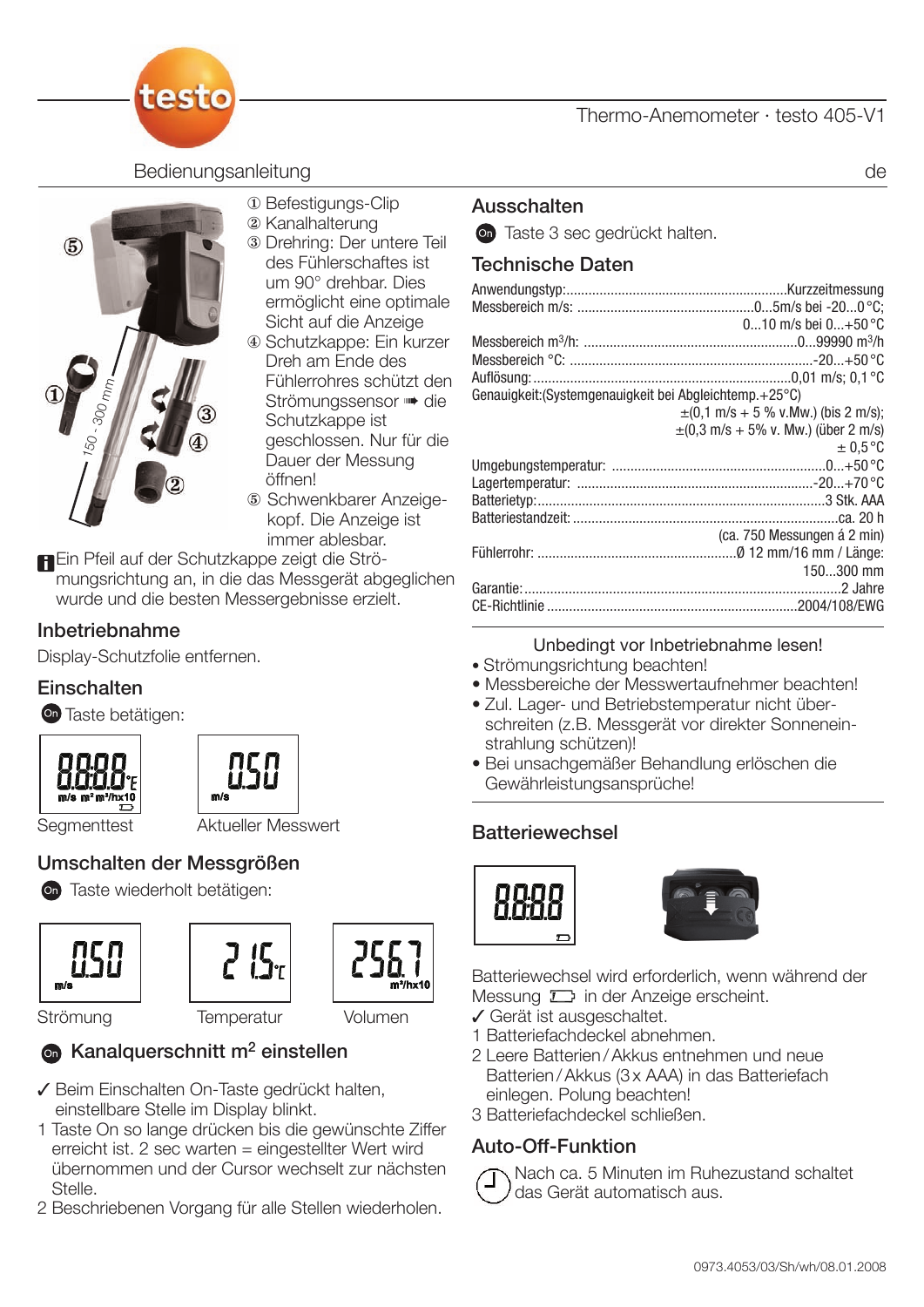#### Thermo-Anemometer · testo 405-V1

testo

**Instruction manual** entries and the contract of the contract of the contract of the contract of the contract of the contract of the contract of the contract of the contract of the contract of the contract of the contract



- $\Phi$  Multi-purpose clip
- 2 Holder for positioning stick in duct.
- <sup>3</sup> Twist ring: The lower part of the probe stem can be twisted by 90°. This allows an optimum view of the display
- ~ Protective cap: The velocity sensor is protected by a quick twist of the bottom of the probe stem  $*$  the protective cap is closed. Should only be left open for the duration of the measurement. Swivel head. The display
- can always be read.
- **An arrow on the protective cap shows the wind** direction in which the instrument was calibrated and the best readings obtained.

#### Commissioning

Remove the protective film on the display.

#### Switching on

**O** Press button once





Segmenttest Current reading

#### Changing the parameters

on Press button repeatedly:







Velocity Temperature Volume

## $\bullet$  Set duct cross-section  $m^2$

- $\checkmark$  Keep On button pressed when switching on.1st position flashes.
- 1 Keep On button pressed until desired digit appears. Wait 2 seconds and the digit will apply. The cursor then changes to the next position.
- 2 Repeat the described procedure for all positions.

## Switching off

 $\bullet$  Keep button pressed for 3 seconds.

## Technical data

|                                                        | 0 to 10 m/s at 0 to $+50^{\circ}$ C               |
|--------------------------------------------------------|---------------------------------------------------|
|                                                        |                                                   |
|                                                        |                                                   |
|                                                        |                                                   |
| Accuracy: (system accuracy at calibration temp. +25°C) |                                                   |
|                                                        | $\pm$ (0.1 m/s + 5 % of m.v.) (to 2 m/s);         |
|                                                        | $\pm$ (0.3 m/s + 5% of m.v.) (over 2 m/s)         |
|                                                        | $\pm 0.5$ °C                                      |
|                                                        |                                                   |
|                                                        |                                                   |
|                                                        |                                                   |
|                                                        |                                                   |
|                                                        | (approx. 750 measurements lasting 2 minutes each) |
|                                                        |                                                   |
|                                                        | 5.9 to 11.8 in                                    |
|                                                        |                                                   |
|                                                        |                                                   |

#### Please read before using instrument

- Observe flow direction
- Adhere to sensor measuring ranges
- Do not exceed maximum storage and operating temperatures (e.g. protect measuring instrument from direct sunlight)!
- Inexpert handling cancels your warranty.

## Changing the battery





The battery has to be changed if the  $\blacksquare$  symbol appears in the display during the measurement.

- $\checkmark$  Instrument is switched off.
- 1 Open battery compartment cover.
- 2 Remove spent batteries and insert new batteries (3 x AAA) into the battery compartment. Observe polarity!
- 3.Close battery compartment cover.

#### Auto Off function



If no button has been pressed in approx.5 minutes, the instrument switches itself off automatically.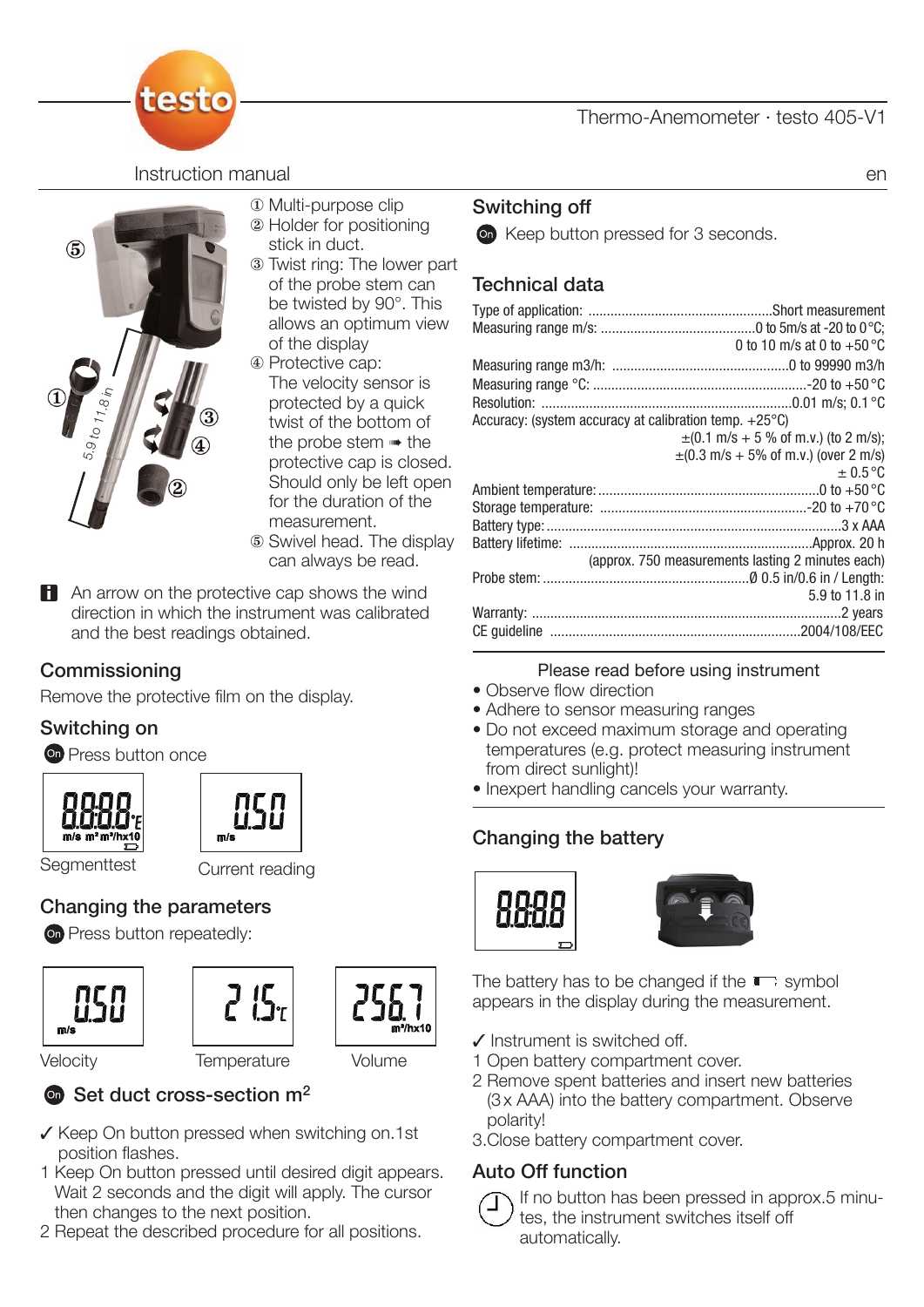

Mode d'emploi fr



- $\Phi$  Clip de fixation
- <sup>2</sup> Pour fixation en gaine, par ex. dans les gaines de ventilation (voir photo ci-contre).
- 3 La partie inférieure de la tuge de sonde peut être pivotée à 90°. Cela permet une vue optimale de l'affichage
- ~ Capot de protection: Une brève rotation de l'extrémité de la sonde protège le capteur  $\blacksquare$  le capuchon de protection est fermé.

A n'ouvrir que pendant la mesure!

- Tête pivotante pour une lecture optimale.
- Une flèche sur le capot de protection indique le sens du flux pour lequel l'appareil de mesure a été étalonné, et qui permet d'obtenir les meilleurs résultats.

#### Mise en service

Retirez le film de protection de l'afficheur.

#### Mise en route

**On** Touche 1. Après impulsion: test écran:





Test écran Valeur actuelle

## Changement de grandeurs

**On** Appuyez plusieurs fois sur ON.







Vitesse Température Débit

## <sup>®</sup> Réglage des sections de gaine m2

- Lors de l'allumage, maintenir la touche ON enfoncée. La position paramétrable clignote sur l'écran.
- 1 Maintenir la touche ON enfoncée jusqu'à ce que le chiffre désiré s'affiche. Patienter pendant 2 s = la valeur paramétrée est appliquée et le curseur passe à la position suivante.

2 Répéter la procédure décrite pour toutes les positions.

#### Arrêt

**Con** Appuyer 3 secondes en continu.

#### Caractéristiques techniques

|                                           | $010$ m/s à $0+50$ °C                                                       |
|-------------------------------------------|-----------------------------------------------------------------------------|
|                                           |                                                                             |
|                                           |                                                                             |
|                                           |                                                                             |
|                                           |                                                                             |
| Précision: (Précision du système à +25°C) |                                                                             |
|                                           | $\pm (0.1 \text{ m/s} + 5 \% \text{ v.m})$ (jusqu'à 2 m/s);                 |
|                                           | $\pm (0.3 \text{ m/s} + 5\% \text{ v} \cdot \text{m})$ (au dessus de 2 m/s) |
|                                           | $\pm 0.5$ °C                                                                |
|                                           |                                                                             |
|                                           |                                                                             |
|                                           |                                                                             |
|                                           |                                                                             |
|                                           | (env. 750 mesures en 2 min)                                                 |
|                                           |                                                                             |
|                                           | 150300 mm                                                                   |
|                                           |                                                                             |
|                                           |                                                                             |
|                                           |                                                                             |
|                                           |                                                                             |

#### A lire avant mise en route !

- Observer le sens du flux!
- Respecter l'étendue de mesure du capteur!
- Ne pas dépasser les températures de stockage et d'utilisation!
- Un dépassement des consignes d'utilisation risque d'entraîner l'affichage de valeurs erronées!

#### Remplacement de la pile





Si le signal  $\Box$  apparaît pendant la mesure, les piles doivent être changées.

- L'appareil est éteint.
- 1 Retirer le couvercle du compartiment pile
- 2 Retirer les piles vides / accus déchargés et insérer des piles neuves / accus rechargés (3x AAA) dans le compartiment pile.
	- Attention à la polarité !
- 3 Fermer le couvercle du compartiment pile.

## Fonction Auto-Off

Arrêt automatique environ 5 minutes sans manipulation.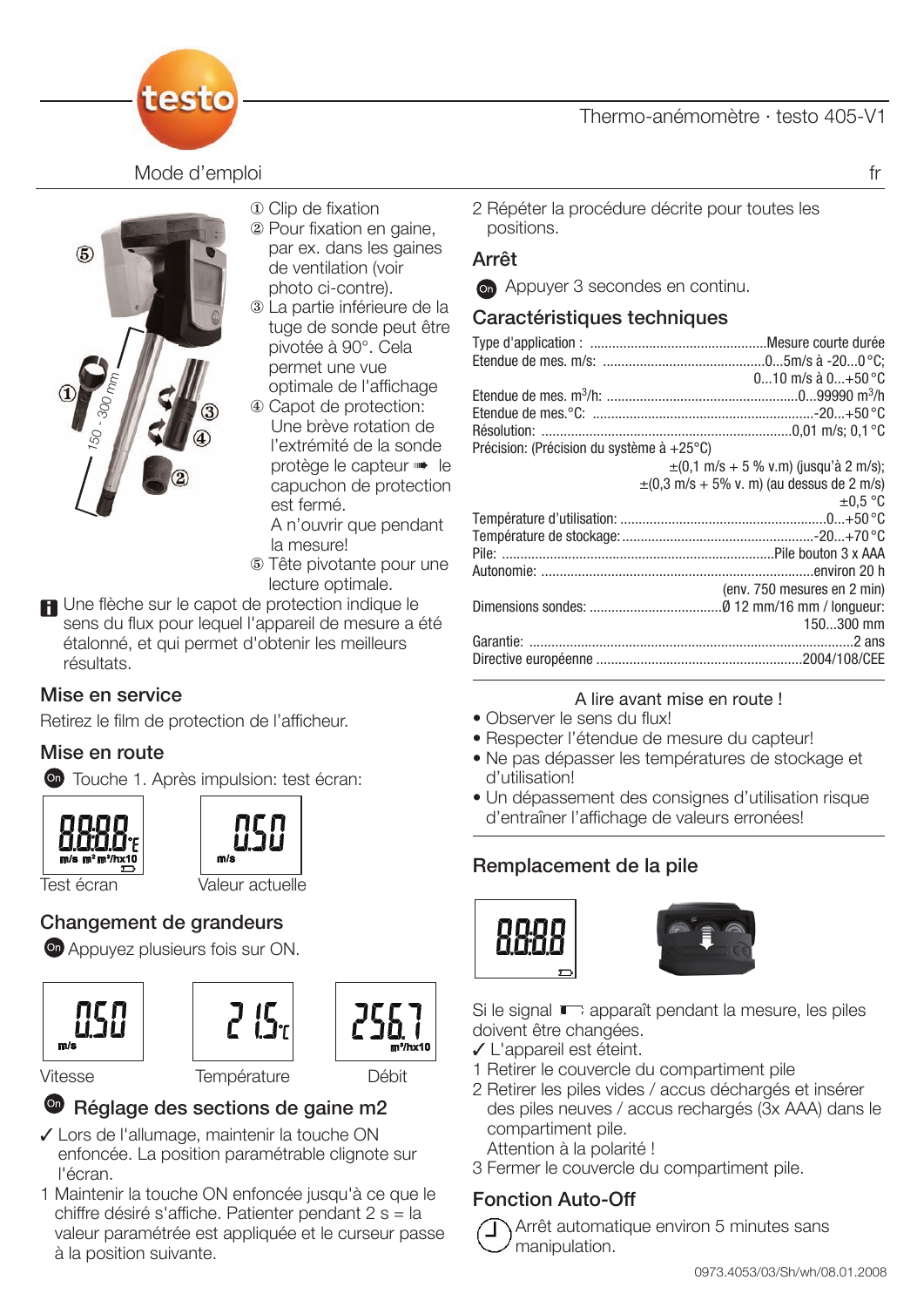

#### Manual de instrucciones es



- { Clip multi-uso
	- <sup>2</sup> Sujeciones para posicionar el mini en conducto, ej. en un conducto de aire, ver fig. <sup>3</sup> Anillo de rotación: la
	- punta de la sonda puede rotar 90° permitiendo una lectura óptima del visualizador
	- ~ Cabezal de protección: El sensor de velocidad está protegido por un cabezal en la punta de la sonda · el cierre de protección estará cerrado. Se debe dejar abierto solamente durante la medición.
- Cabezal giratorio.El visualizador puede leerse siempre.
- **En** En la cubierta de protección hay una flecha que señala la dirección del flujo en la que se calibró el instrumento de medición y con la que se obtienen los mejores resultados.

#### Conexión

Tirar cuidadosamente del film protector del visualizador.

#### Poner en marcha

Pulsar la tecla





test de segmentos Valor de medición actual

## Cambiar parámetro

on Pulsar la tecla repetidas veces:







## Velocidad Temperatura Volumen

- Ajuste de la sección del conducto m2
- ◆ Al conectar, presionar la tecla On; en el visualizador parpadeará la posición ajustable.
- 1 Presionar la tecla On hasta obtener la cifra deseada. Esperar 2 segundos = se aplica el valor ajustado y el cursor pasa a la siguiente posición.

2 Repetir el procedimiento anteriormente descrito para todas las posiciones.

#### Desconexión

**P** Presionar la tecla durante 3 segundos.

#### Datos técnicos

| 0 a 10 m/s de 0 a $+50^{\circ}$ C                                                    |
|--------------------------------------------------------------------------------------|
|                                                                                      |
|                                                                                      |
|                                                                                      |
| Exactitud: (exactitud del sistema a una temperatura de calibración +25 $^{\circ}$ C) |
| $\pm$ (0.1 m/s + 5 % del v.m.) (hasta 2 m/s);                                        |
| $\pm$ (0.3 m/s + 5% del v.m.) (más de 2 m/s)                                         |
| $\pm 0.5$ °C                                                                         |
|                                                                                      |
|                                                                                      |
|                                                                                      |
|                                                                                      |
| (aprox. 750 mediciones de 2 minutos de duración)                                     |
|                                                                                      |
| 150300 mm                                                                            |
|                                                                                      |
|                                                                                      |
|                                                                                      |

#### Leer antes de utilizar

- Respetar la dirección del flujo
- Respetar el rango de medición del sensor.
- No exceder la temperatura de almacenamiento y funcionamiento (ej. protejer el instrumento de medición de la luz solar directa)!
- Un uso inadecuado invalida la garantía.

## Cambio de la pila





Cuando aparece en el visualizador durante la medición el simbolo  $\Box$  la pila debe cambiarse.

- El instrumento se encuentra apagado.
- 1 Retirar la tapa del compartimento para pilas.
- 2 Sacar las pilas/baterías agotadas e introducir pilas/baterías (3 de AAA) nuevas en el
- compartimento para pilas. Respetar la polaridad.
- 3 Cerrar la tapa del compartimento para pilas.

#### Función de auto-desconexión

Si no se pulsa la tecla en aprox. 5 minutos, el instrumento se apaga automaticamente.

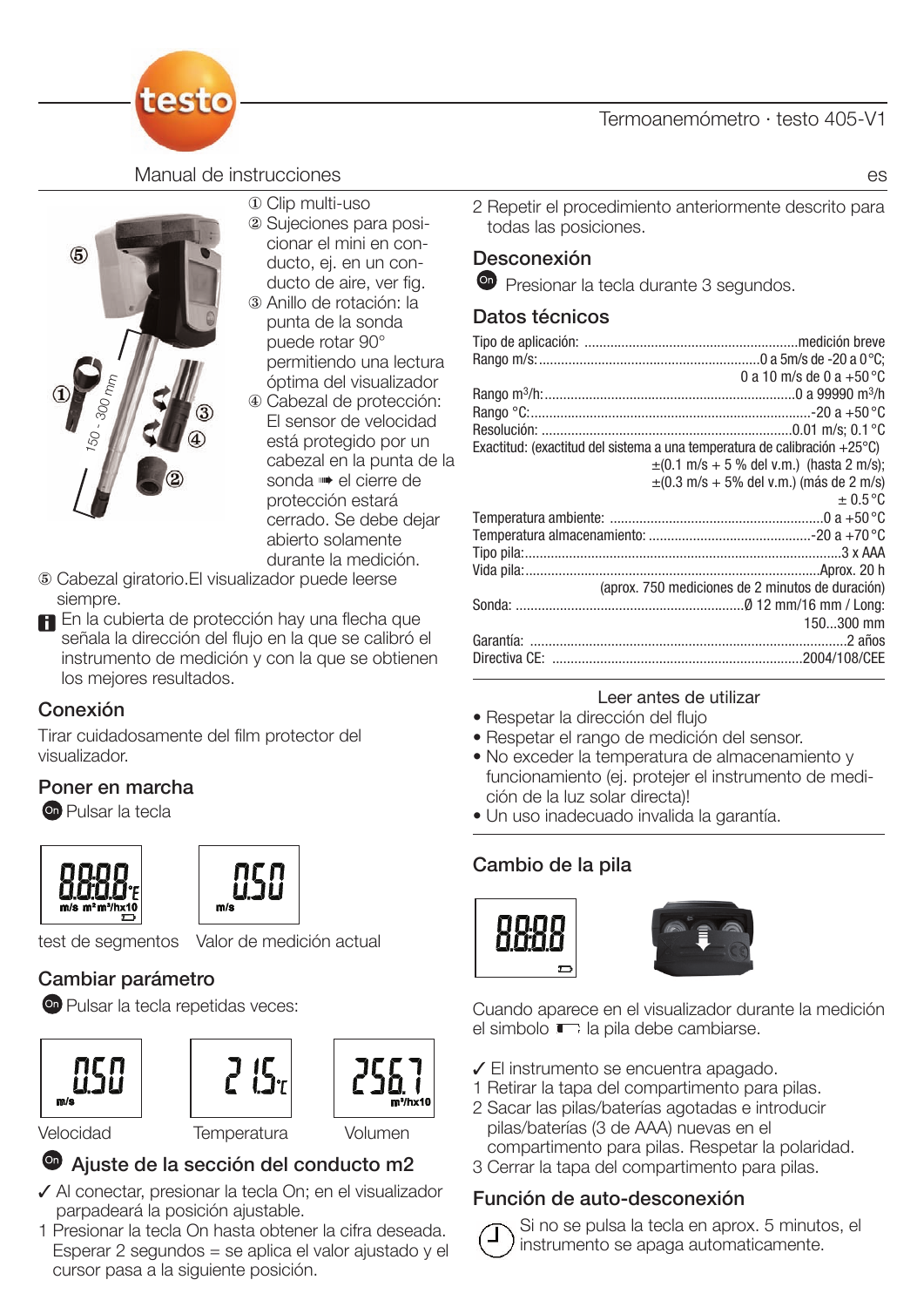

Istruzioni per l'uso italiano della contrattua della contrattua della contrattua della contrattua della contrattua della contrattua della contrattua della contrattua della contrattua della contrattua della contrattua della



- $\Phi$  Clip di fissaggio
- 2 Supporto per canali
- <sup>3</sup> Ruotare l'anello: l'ultima parte dello stelo della sonda può essere ruotata di 90°. Questo permette una visione ottimale del display.
- ~ Cappuccio protettivo: Una breve rotazione sull'estremità del tubo protegge il sensore di velocità · il cappuccio protettivo viene chiuso. Lasciarlo aperto soltanto durante la misurazione!
- Testina del display orientabile. È sempre possibile consultare il display.
- **FI**Una freccia sul cappuccio di protezione indica la direzione del flusso d'aria per la quale lo strumento di misura è stato tarato e con cui si possono ottenere i risultati migliori.

#### Messa in opera

Tirare la pellicola protettiva dal display.

#### Accensione

 $\bullet$  Azionare il tasto:







## Commutazione tra i parametri

Azionare più volte il tasto:







Velocità Temperatura Volume

## <sup>o</sup> Impostazione area in m2

- All'accensione mantenere premuto il tasto On. La cifra regolabile sul display lampeggia
- 1 Tenere premuto il tasto On fino a quando non sia stata raggiunta la cifra desiderata. Attendere 2 s = il valore impostato viene acquisito e il cursore passa alla cifra successiva.

2 Ripetere la procedura per tutte le cifre.

## **Spegnimento**

**On** Mantenere premuto il tasto 3 s.

## Dati tecnici

| $010$ m/s $0+50$ °C                                                  |
|----------------------------------------------------------------------|
|                                                                      |
|                                                                      |
|                                                                      |
| Precisione: (precisione del sistema a temperatura di taratura +25°C) |
| $\pm$ (0,1 m/s + 5 % del v. m.) (fino a 2 m/s);                      |
| $\pm (0.3 \text{ m/s} + 5\% \text{ del v. m.})$ (oltre 2 m/s)        |
| $\pm 0.5$ °C                                                         |
|                                                                      |
|                                                                      |
|                                                                      |
|                                                                      |
| (ca. 750 misurazioni di 2 min)                                       |
|                                                                      |
| Lunghezza: 150300 mm                                                 |
|                                                                      |
|                                                                      |
|                                                                      |

#### Si raccomanda di leggere prima dell'uso!

- Prestare attenzione alla direzione del flusso!
- Prestare attenzione ai campi di misura del sensore di misura!
- Non superare la temperatura di stoccaggio ed esercizio ammessa (ad es. non esporre il dispositivo di misura direttamente ai raggi solari)!
- In caso di utilizzo non conforme a quello previsto decade qualsiasi diritto di garanzia

## Cambio delle batterie





Un cambio della batteria si rende necessario se durante la misurazione sul display compare  $\square$ .

- Lo strumento è spento.
- 1 Aprire il coperchio del vano batterie.
- 2 Togliere le batterie consumate e introdurre le nuove batterie (3 unità AAA - anche ricaricabili) nel vano batterie. Fare attenzione alle polarità!
- 3 Chiudere il coperchio del vano batterie

#### Funzione Auto Off

Quando lo strumento non viene utilizzato si spegne automaticamente dopo ca. 5 minuti.